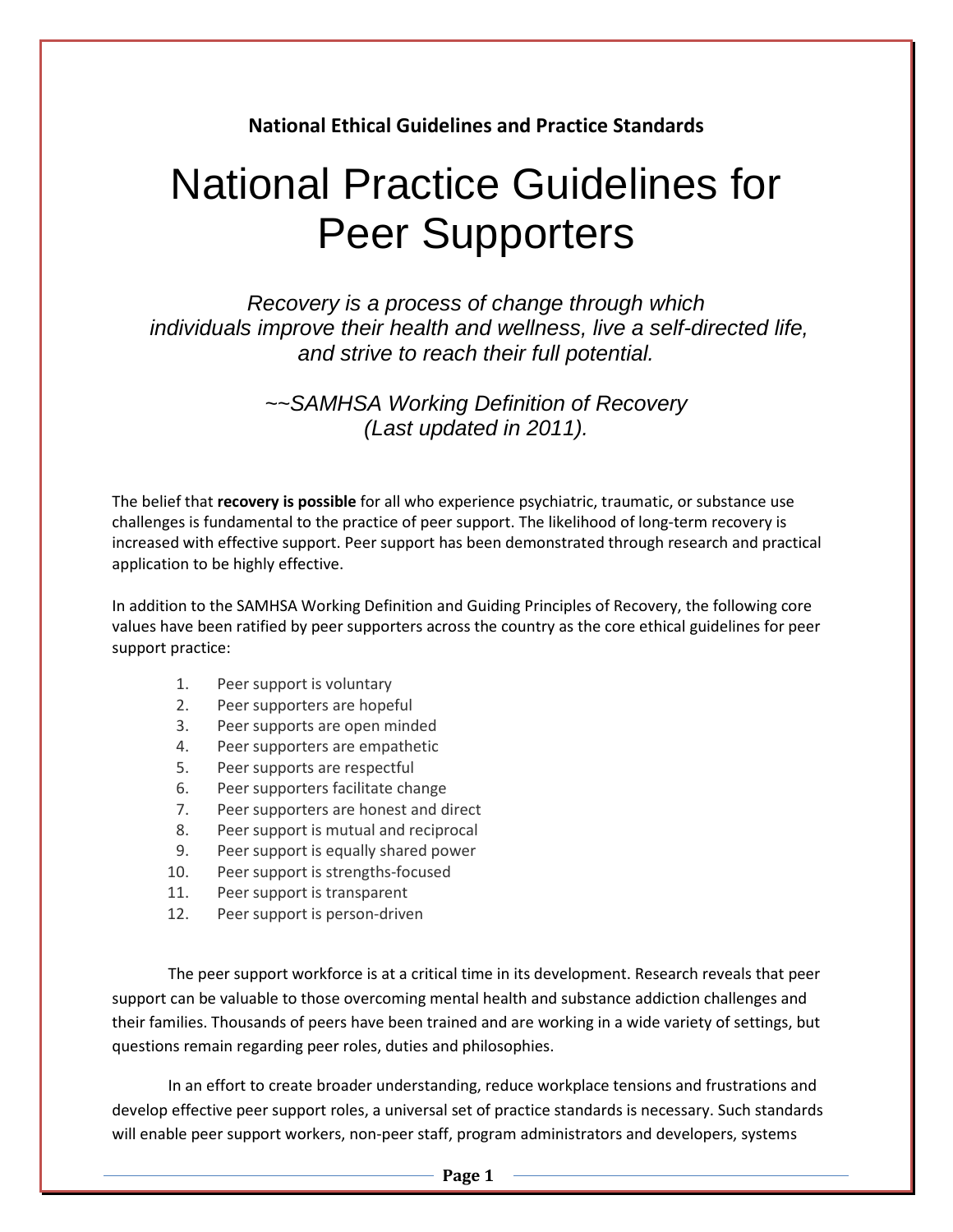administrators, funders, researchers and policymakers to better understand peer supporter values, and the appropriate roles and tasks that can and should be carried out by peer support workers in a manner that benefits all.

 Professional practice standards generally have three basic components: 1) practice guidelines, 2) identification and description of core competencies and 3) ethical guidelines or a code of ethics. This project focused on practice guidelines, which are being shared with other organizations with the intention of having them provide the remaining two components.

 A consortium of stakeholder organizations, led by the International Association of Peer Supporters, has developed a draft of practice guidelines for peer supporters. The guidelines acknowledge the diverse settings in which peer supporters work and the wide variety of tasks peers are asked to perform, offering direction to an emerging peer support workforce and universally accepted guidance that is built upon the strengths and recovery principles peer supporters embody.

 Vital to this process is a diverse advisory group that includes representatives from mental health and addictions fields as well as family support and cultural organizations.

 The standards are value based; that is, they are directly derived from the values peer supporters agree on and hold most dear. The process to gather the values and develop these standards is intentionally inclusive and includes: 1) website solicitations for input, 2) newsletter and e-mail communication to solicit input and report progress, 3) focus groups, 4) surveys, 5) informal gatherings of peer supporters and 6) a literature search and review. Representatives from many stakeholder organizations are acting in an advisory or steering capacity.

 Six focus groups have been conducted across the U.S. and more than 800 people have responded to surveys. Surveys have been translated into Spanish with outreach to the mental health, substance abuse, Latino, African-American and Military Veteran communities. Respondents have been remarkably consistent (98%) in their approval of key values for practice standards development. From these values, draft guidelines were written by members of the advisory group.

The draft guidelines were reviewed by peer supporters and underwent yet another review by the advisory group. The "solid" draft of practice standards is part of this document. The process, however, will remain dynamic for some time as ongoing review will likely result in modifications over time.

 In addition to a value-based product, the guidelines will be framed in a human rights context. Below is a passage from the World Health Organization's (WHO) QualityRights tool kit.

*In many countries, the quality of care in both inpatient and outpatient facilities is poor or even harmful and can actively hinder recovery. The treatment provided is often intended to keep people and their conditions 'under control' rather than to enhance their autonomy and improve their quality of life. People are seen as 'objects of treatment' rather than human beings with the same rights and entitlements as everybody else.*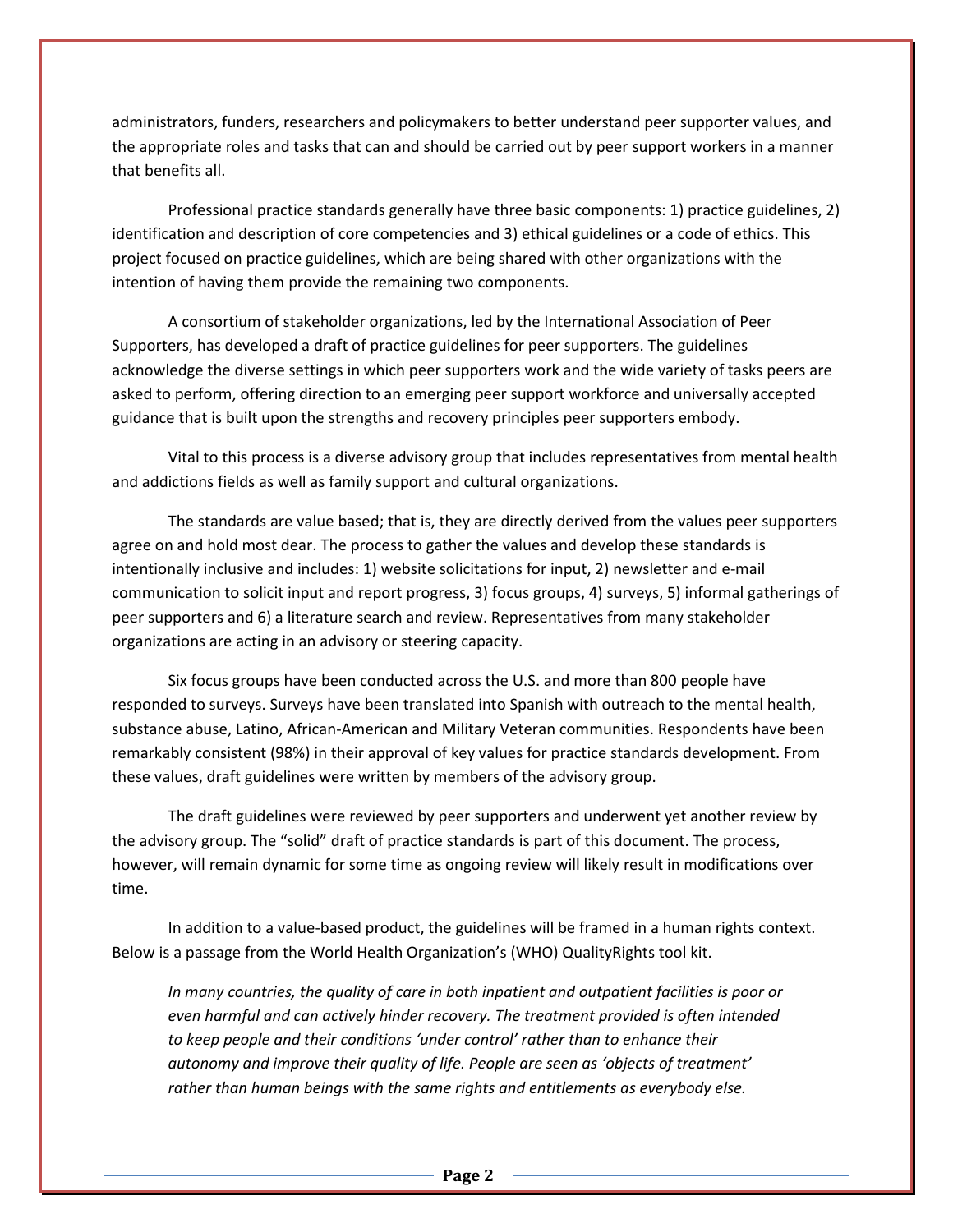*They are not consulted on their care or recovery plans, in many cases receiving treatment against their wishes.<sup>1</sup>*

 The preceding statement supports the need for change and also provides a framework for understanding the roles and functions of peer supporters. Ultimately, quality behavioral health care is a matter of social justice and peer supporters are playing a vital role in ensuring that quality.

Although the roles of peer supporters are many and diverse, within primary and behavioral healthcare, there are common values and practices for all. While language and some practice aspects may differ, fundamental values cut across all peer support.

The goals of national practice guidelines include:

<u>.</u>

- The identification of guidelines for developing appropriate and meaningful job descriptions.
- Providing a foundation upon which peer support core competencies can be identified.
- Creating a basis for peer support ethical guidelines.
- Creating a foundation for a potential national credential.
- Facilitating reciprocity policies (recognized in multiple states).
- Providing information that could be used to examine peer supporter training curricula.

# **PRACTICE GUIDELINES**

With nearly 1,000 peer supporters responding to surveys and participating in focus groups, 12 key values were identified and validated as a basis for this work. Those values include:

| <b>ETHICAL GUIDELINES</b>                                                                                                                                                                                 | <b>PRACTICE GUIDELINES</b>                                                                                                                                                 |  |  |
|-----------------------------------------------------------------------------------------------------------------------------------------------------------------------------------------------------------|----------------------------------------------------------------------------------------------------------------------------------------------------------------------------|--|--|
| Peer support is voluntary                                                                                                                                                                                 | <b>Practice: Support choice</b>                                                                                                                                            |  |  |
| Recovery is a personal choice. The most basic<br>value of peer support is that people freely choose<br>to give or receive support. Being coerced, forced<br>or pressured is against the nature of genuine | 1) Peer supporters do not force or coerce others to<br>participate in peer support services or any other<br>service.                                                       |  |  |
| peer support. The voluntary nature of peer<br>support makes it easier to build trust and<br>connections with another.                                                                                     | 2) Peer supporters respect the rights of those they<br>support to choose or cease support services or use<br>the peer support services from a different peer<br>supporter. |  |  |

 $^1$  WHO QualityRights tool kit to assess and improve quality and human rights in mental health and social care facilities. Geneva, World Health Organization, 2012.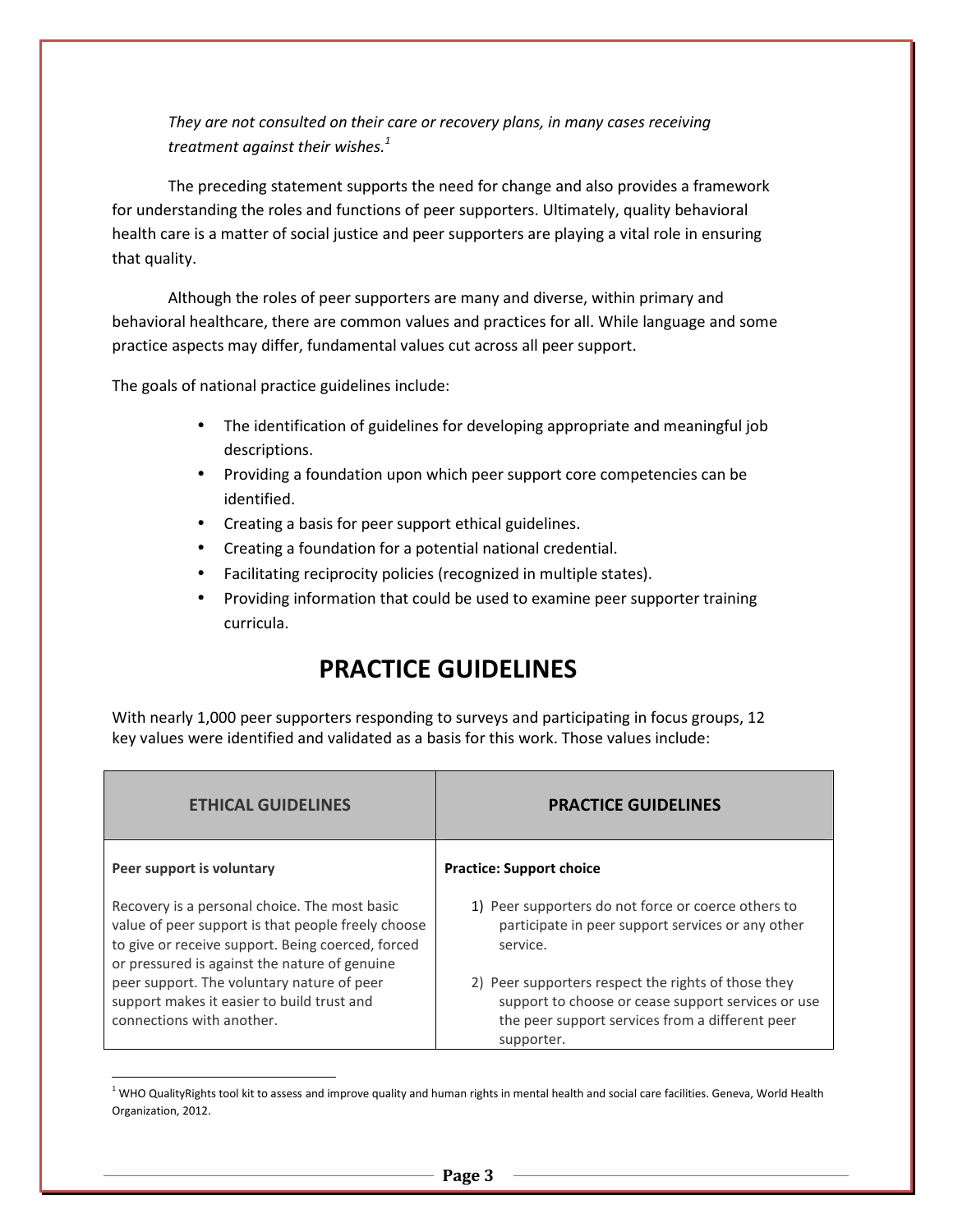| <b>ETHICAL GUIDELINES</b>                                                                                                                                                                                                                                                                                                                                                                                                                                         | <b>PRACTICE GUIDELINES</b>                                                                                                                                                                                                                                                                                                                                                                                                                                                                                                                                                                                         |  |  |  |
|-------------------------------------------------------------------------------------------------------------------------------------------------------------------------------------------------------------------------------------------------------------------------------------------------------------------------------------------------------------------------------------------------------------------------------------------------------------------|--------------------------------------------------------------------------------------------------------------------------------------------------------------------------------------------------------------------------------------------------------------------------------------------------------------------------------------------------------------------------------------------------------------------------------------------------------------------------------------------------------------------------------------------------------------------------------------------------------------------|--|--|--|
|                                                                                                                                                                                                                                                                                                                                                                                                                                                                   | 3) Peer supporters also have the right to choose not to<br>work with individuals with a particular background<br>if the peer supporter's personal issues or lack of<br>expertise could interfere with the ability to provide<br>effective support to these individuals. In these<br>situations, the peer supporter would refer the<br>individuals to other peer supporters or other<br>service providers to provide assistance with the<br>individuals' interests and desires.<br>4) Peer supporters advocate for choice when they<br>observe coercion in any mental health or<br>substance abuse service setting. |  |  |  |
| Peer supporters are hopeful                                                                                                                                                                                                                                                                                                                                                                                                                                       | <b>Practice: Share hope</b>                                                                                                                                                                                                                                                                                                                                                                                                                                                                                                                                                                                        |  |  |  |
| Belief that recovery is possible brings hope to<br>those feeling hopeless. Hope is the catalyst of<br>recovery for many people. Peer supporters<br>demonstrate that recovery is real-they are the<br>evidence that people can and do overcome the                                                                                                                                                                                                                 | 1)<br>Peer supporters tell strategic stories of their<br>personal recovery in relation to current struggles<br>faced by those who are being supported.<br>Peer supporters model recovery behaviors at work<br>2)                                                                                                                                                                                                                                                                                                                                                                                                   |  |  |  |
| internal and external challenges that confront<br>people with mental health, traumatic or<br>substance use challenges. As role models, most                                                                                                                                                                                                                                                                                                                       | and act as ambassadors of recovery in all aspects<br>of their work.                                                                                                                                                                                                                                                                                                                                                                                                                                                                                                                                                |  |  |  |
| peer supporters make a commitment to continue<br>to grow and thrive as they "walk the walk" in<br>their own pathway of recovery. By authentically<br>living recovery, peer supporters inspire real hope<br>that recovery is possible for others.                                                                                                                                                                                                                  | Peer supporters help others reframe life<br>3)<br>challenges as opportunities for personal growth.                                                                                                                                                                                                                                                                                                                                                                                                                                                                                                                 |  |  |  |
| Peer supporters are open minded                                                                                                                                                                                                                                                                                                                                                                                                                                   | Practice: Withhold judgment about others                                                                                                                                                                                                                                                                                                                                                                                                                                                                                                                                                                           |  |  |  |
| Being judged can be emotionally distressing and<br>harmful. Peer supporters "meet people where<br>they are at" in their recovery experience even<br>when the other person's beliefs, attitudes or<br>ways of approaching recovery are far different<br>from their own. Being nonjudgmental means<br>holding others in unconditional positive regard,<br>with an open mind, a compassionate heart and<br>full acceptance of each person as a unique<br>individual. | Peer supporters embrace differences of those they<br>1)<br>support as potential learning opportunities.                                                                                                                                                                                                                                                                                                                                                                                                                                                                                                            |  |  |  |
|                                                                                                                                                                                                                                                                                                                                                                                                                                                                   | Peer supporters respect an individual's right to<br>2)<br>choose the pathways to recovery individuals<br>believe will work best for them.                                                                                                                                                                                                                                                                                                                                                                                                                                                                          |  |  |  |
|                                                                                                                                                                                                                                                                                                                                                                                                                                                                   | 3)<br>Peer supporters connect with others where and as<br>they are.                                                                                                                                                                                                                                                                                                                                                                                                                                                                                                                                                |  |  |  |
|                                                                                                                                                                                                                                                                                                                                                                                                                                                                   | 4)<br>Peer supporters do not evaluate or assess others.                                                                                                                                                                                                                                                                                                                                                                                                                                                                                                                                                            |  |  |  |
| Peer supporters are empathetic                                                                                                                                                                                                                                                                                                                                                                                                                                    | Practice: Listen with emotional sensitivity                                                                                                                                                                                                                                                                                                                                                                                                                                                                                                                                                                        |  |  |  |
| Empathy is an emotional connection that is<br>created by "putting yourself in the other person's                                                                                                                                                                                                                                                                                                                                                                  | Peer supporters practice effective listening skills<br>1)<br>that are non-judgmental.                                                                                                                                                                                                                                                                                                                                                                                                                                                                                                                              |  |  |  |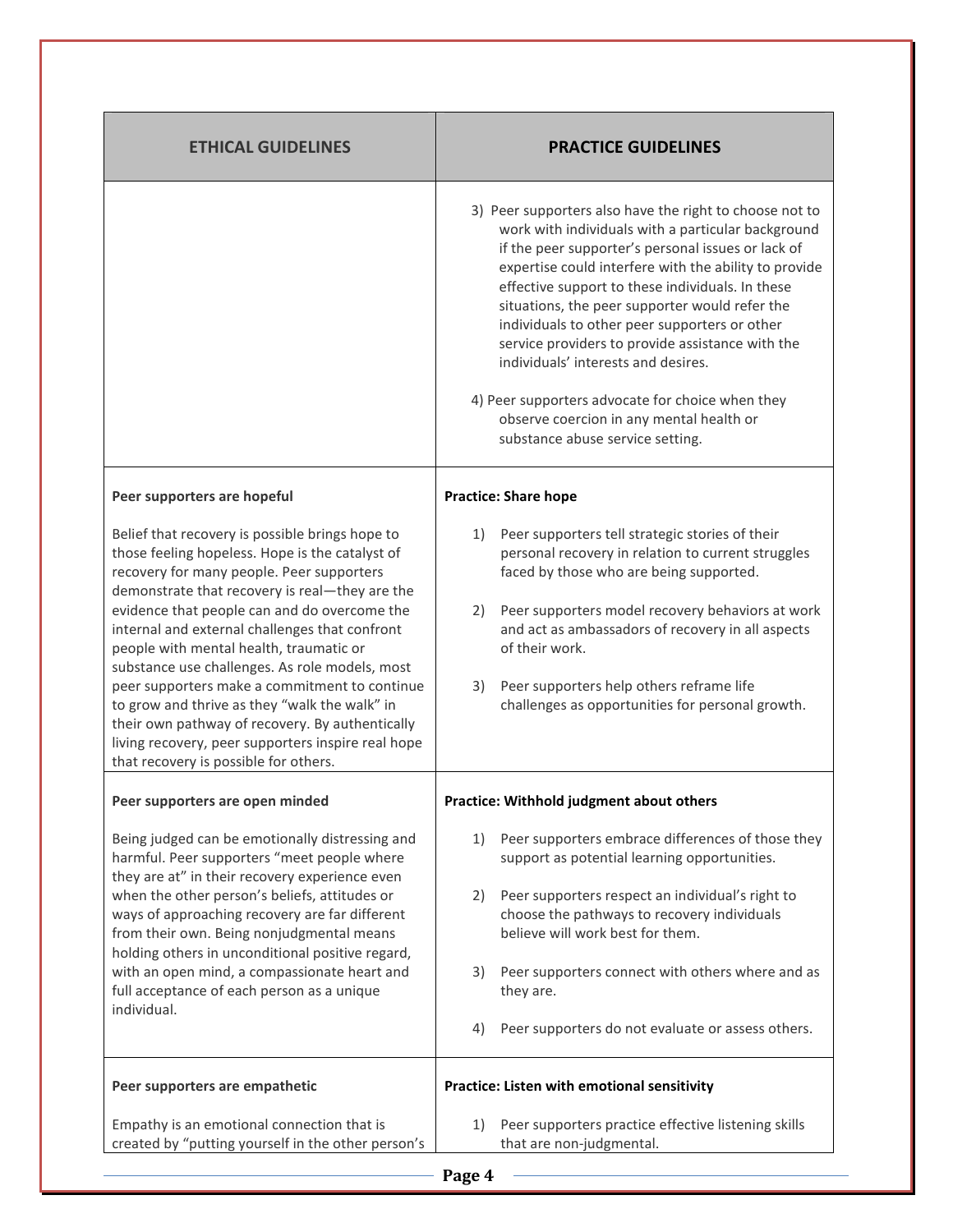| <b>ETHICAL GUIDELINES</b>                                                                                                                                                                                                                                                                                 | <b>PRACTICE GUIDELINES</b>                                                                                                                              |  |  |  |
|-----------------------------------------------------------------------------------------------------------------------------------------------------------------------------------------------------------------------------------------------------------------------------------------------------------|---------------------------------------------------------------------------------------------------------------------------------------------------------|--|--|--|
| shoes." Peer supporters do not assume they<br>know exactly what the other person is feeling<br>even if they have experienced similar challenges.<br>They ask thoughtful questions and listen with<br>sensitivity to be able to respond emotionally or<br>spiritually to what the other person is feeling. | Peer supporters understand that even though<br>2)<br>others may share similar life experiences, the<br>range of responses may vary considerably.        |  |  |  |
| Peer supporters are respectful                                                                                                                                                                                                                                                                            | Practice: Be curious and embrace diversity                                                                                                              |  |  |  |
| Each person is valued and seen as having<br>something important and unique to contribute to<br>the world. Peer supporters treat people with<br>kindness, warmth and dignity. Peer supporters                                                                                                              | Peer supporters embrace diversity of culture and<br>1)<br>thought as a means of personal growth for those<br>they support and themselves.               |  |  |  |
| accept and are open to differences, encouraging<br>people to share the gifts and strengths that come<br>from human diversity. Peer supporters honor and<br>make room for everyone's ideas and opinions                                                                                                    | Peer supporters encourage others to explore how<br>2)<br>differences can contribute to their lives and the<br>lives of those around them.               |  |  |  |
| and believe every person is equally capable of<br>contributing to the whole.                                                                                                                                                                                                                              | Peer supporters practice patience, kindness,<br>3)<br>warmth and dignity with everyone they interact<br>with in their work.                             |  |  |  |
|                                                                                                                                                                                                                                                                                                           | Peer supporters treat each person they encounter<br>4)<br>with dignity and see them as worthy of all basic<br>human rights.                             |  |  |  |
|                                                                                                                                                                                                                                                                                                           | Peer supporters embrace the full range of cultural<br>5)<br>experiences, strengths and approaches to recovery<br>for those they support and themselves. |  |  |  |
| Peer supporters facilitate change                                                                                                                                                                                                                                                                         | <b>Practice: Educate and advocate</b>                                                                                                                   |  |  |  |
| Some of the worst human rights violations are<br>experienced by people with psychiatric, trauma<br>or substance use challenges. They are frequently                                                                                                                                                       | Peer supporters recognize and find appropriate<br>1)<br>ways to call attention to injustices.                                                           |  |  |  |
| seen as "objects of treatment" rather than<br>human beings with the same fundamental rights<br>to life, liberty and the pursuit of happiness as                                                                                                                                                           | 2)<br>Peer supporters strive to understand how<br>injustices may affect people.                                                                         |  |  |  |
| everyone else. People may be survivors of<br>violence (including physical, emotional, spiritual<br>and mental abuse or neglect). Those with certain<br>behaviors that make others uncomfortable may                                                                                                       | Peer supporters encourage, coach and inspire<br>3)<br>those they support to challenge and overcome<br>injustices.                                       |  |  |  |
| find themselves stereotyped, stigmatized and<br>outcast by society. Internalized oppression is<br>common among people who have been rejected                                                                                                                                                              | 4)<br>Peer supporters use language that is supportive,<br>encouraging, inspiring, motivating and respectful.                                            |  |  |  |
| by society. Peer supporters treat people as<br>human beings and remain alert to any practice<br>(including the way people treat themselves) that                                                                                                                                                          | Peer supporters help those they support explore<br>5)<br>areas in need of change for themselves and others.                                             |  |  |  |
| is dehumanizing, demoralizing or degrading and<br>will use their personal story and/or advocacy to<br>be an agent for positive change.                                                                                                                                                                    | 6)<br>Peer supporters recognize injustices peers face in<br>all contexts and act as advocates and facilitate<br>change where appropriate                |  |  |  |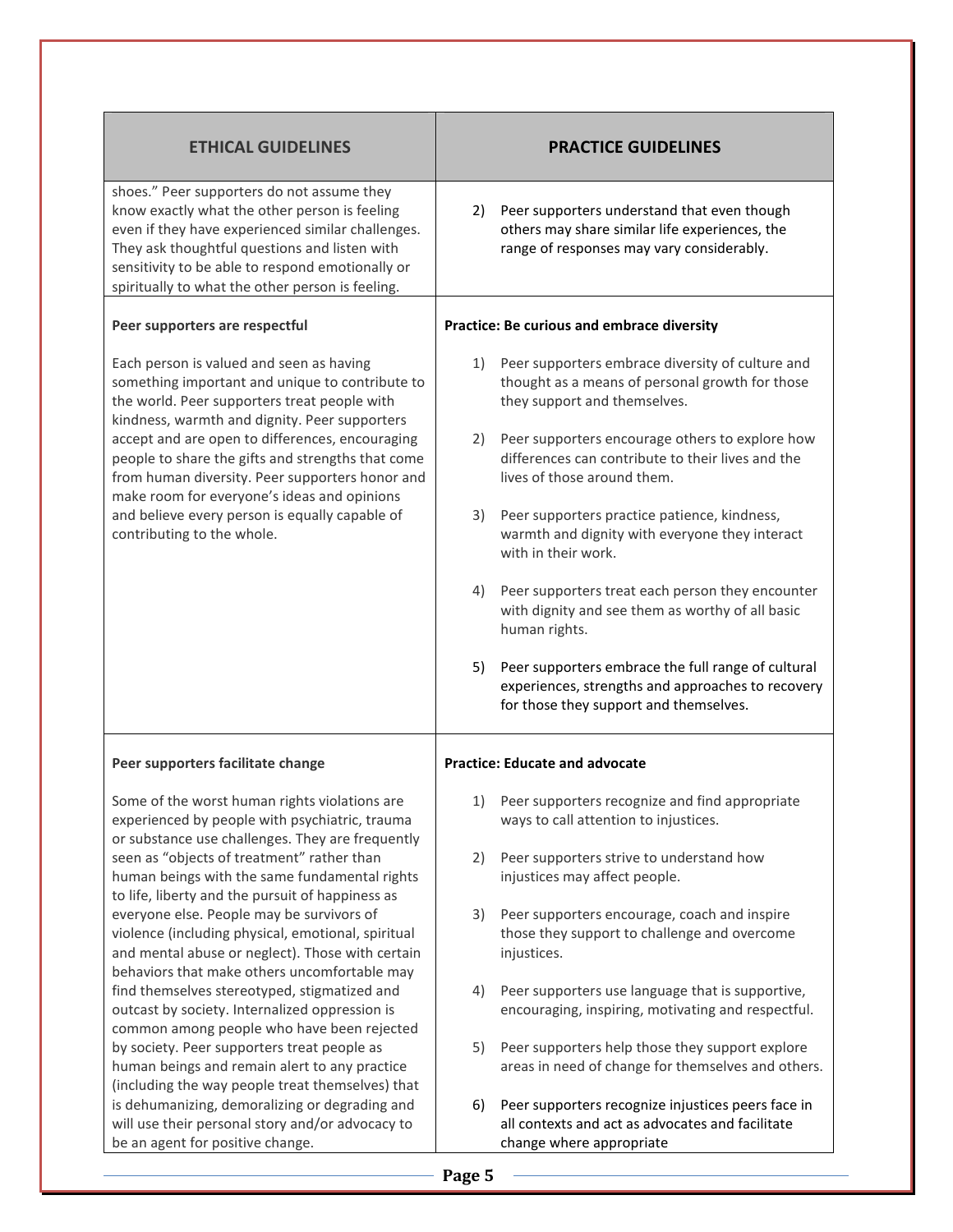| <b>ETHICAL GUIDELINES</b>                                                                                                                                                                                                                                                                                                                                                                                                               | <b>PRACTICE GUIDELINES</b>                                                                                                                               |  |  |
|-----------------------------------------------------------------------------------------------------------------------------------------------------------------------------------------------------------------------------------------------------------------------------------------------------------------------------------------------------------------------------------------------------------------------------------------|----------------------------------------------------------------------------------------------------------------------------------------------------------|--|--|
| Peer supporters are honest and direct                                                                                                                                                                                                                                                                                                                                                                                                   | Practice: Address difficult issues with caring and<br>compassion                                                                                         |  |  |
| Clear and thoughtful communication is<br>fundamental to effective peer support. Difficult<br>issues are addressed with those who are directly<br>involved. Privacy and confidentiality build trust.                                                                                                                                                                                                                                     | Peer supporters respect privacy and<br>1)<br>confidentiality.                                                                                            |  |  |
| Honest communication moves beyond the fear of<br>conflict or hurting other people to the ability to<br>respectfully work together to resolve challenging<br>issues with caring and compassion, including<br>issues related to stigma, abuse, oppression, crisis<br>or safety.                                                                                                                                                           | Peer supporters engage, when desired by those<br>2)<br>they support, in candid, honest discussions about<br>stigma, abuse, oppression, crisis or safety. |  |  |
|                                                                                                                                                                                                                                                                                                                                                                                                                                         | 3)<br>Peer supporters exercise compassion and caring in<br>peer support relationships.                                                                   |  |  |
|                                                                                                                                                                                                                                                                                                                                                                                                                                         | Peer supporters do not make false promises,<br>4)<br>misrepresent themselves, others or circumstances.                                                   |  |  |
|                                                                                                                                                                                                                                                                                                                                                                                                                                         | Peer supporters strive to build peer relationships<br>5)<br>based on integrity, honesty, respect and trust.                                              |  |  |
| Peer support is mutual and reciprocal                                                                                                                                                                                                                                                                                                                                                                                                   | Practice: Encourage peers to give and receive                                                                                                            |  |  |
| In a peer support relationship each person gives<br>and receives in a fluid, constantly changing<br>manner. This is very different from what most<br>people experience in treatment programs, where<br>people are seen as needing help and staff is seen<br>as providing that help. In peer support<br>relationships, each person has things to teach<br>and learn. This is true whether you are a paid or<br>volunteer peer supporter. | Peer supporters learn from those they support and<br>1)<br>those supported learn from peer supporters.                                                   |  |  |
|                                                                                                                                                                                                                                                                                                                                                                                                                                         | Peer supporters encourage peers to fulfill a<br>2)<br>fundamental human need -- to be able to give as<br>well as receive.                                |  |  |
|                                                                                                                                                                                                                                                                                                                                                                                                                                         | Peer supporters facilitate respect and honor a<br>3)<br>relationship with peers that evokes power-sharing<br>and mutuality, wherever possible.           |  |  |
| Peer support is equally shared power                                                                                                                                                                                                                                                                                                                                                                                                    | <b>Practice: Embody equality</b>                                                                                                                         |  |  |
| By definition, peers are equal. Sharing power in a<br>peer support relationship means equal<br>opportunity for each person to express ideas and<br>opinions, offer choices and contribute. Each                                                                                                                                                                                                                                         | Peer supporters use language that reflects<br>1)<br>a mutual relationship with those they<br>support.                                                    |  |  |
| person speaks and listens to what is said. Abuse<br>of power is avoided when peer support is a true<br>collaboration.                                                                                                                                                                                                                                                                                                                   | Peer supporters behave in ways that<br>2)<br>reflect respect and mutuality with those<br>they support.                                                   |  |  |
|                                                                                                                                                                                                                                                                                                                                                                                                                                         | Peer supporters do not express or<br>3)                                                                                                                  |  |  |
|                                                                                                                                                                                                                                                                                                                                                                                                                                         | exercise power over those they support.                                                                                                                  |  |  |
|                                                                                                                                                                                                                                                                                                                                                                                                                                         | Peer supporters do not diagnose or offer<br>4)<br>medical services, but do offer a<br>complementary service.                                             |  |  |
|                                                                                                                                                                                                                                                                                                                                                                                                                                         | Page 6                                                                                                                                                   |  |  |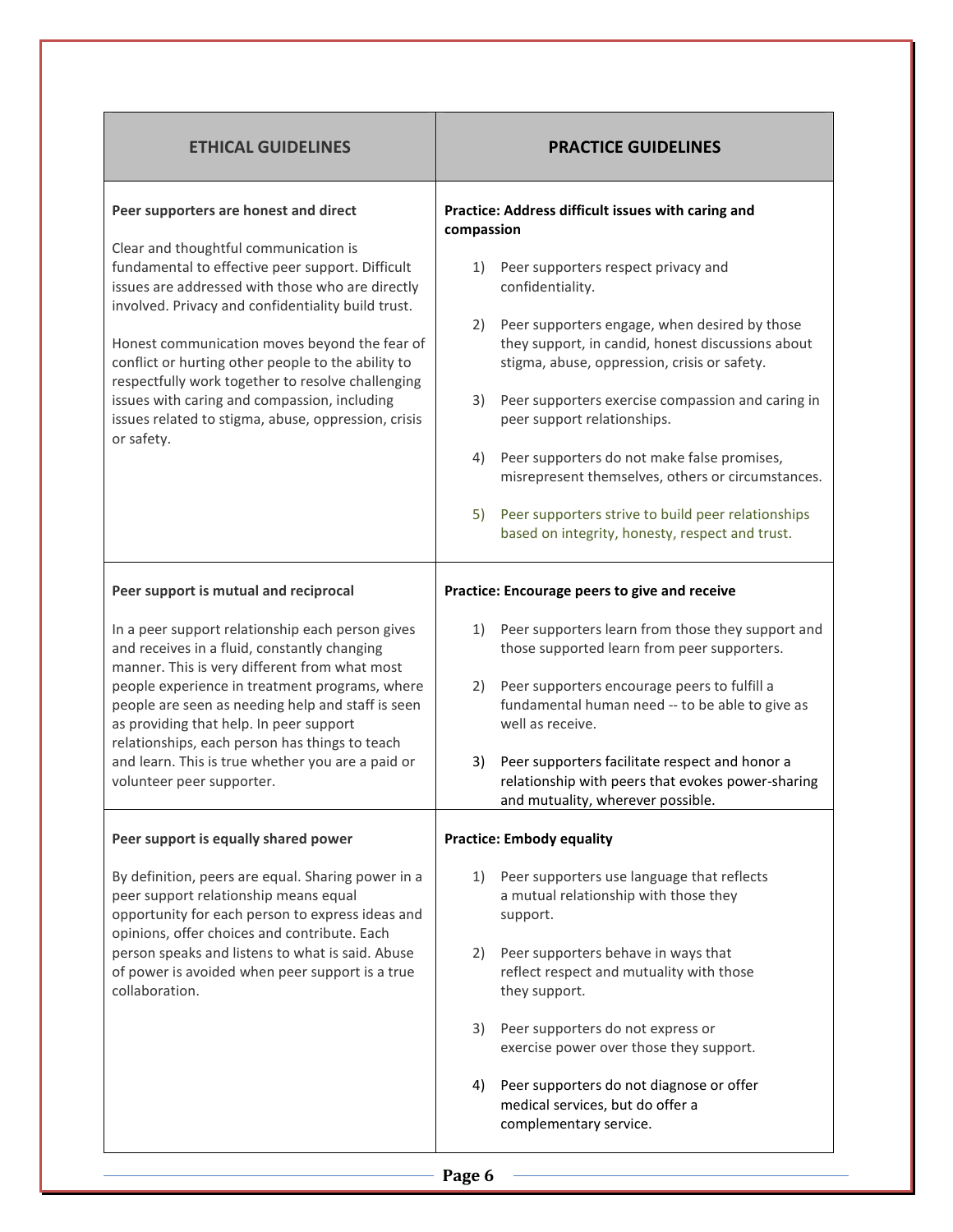| <b>ETHICAL GUIDELINES</b>                                                                                                                                                                                                                                                                                                                                                                                                                                                                                                   | <b>PRACTICE GUIDELINES</b>                                                                                                                                                   |  |  |
|-----------------------------------------------------------------------------------------------------------------------------------------------------------------------------------------------------------------------------------------------------------------------------------------------------------------------------------------------------------------------------------------------------------------------------------------------------------------------------------------------------------------------------|------------------------------------------------------------------------------------------------------------------------------------------------------------------------------|--|--|
| Peer recovery support is strengths-focused                                                                                                                                                                                                                                                                                                                                                                                                                                                                                  | Practice: See what's strong not what's wrong                                                                                                                                 |  |  |
| Each person has skills, gifts and talents they can<br>use to better their own life. Peer support focuses<br>on what's strong, not what's wrong in another's<br>life. Peer supporters share their own experiences<br>to encourage people to see the "silver lining" or<br>the positive things they have gained through<br>adversity. Through peer support, people get in<br>touch with their strengths (the things they have<br>going for them). They rediscover childhood<br>dreams and long-lost passions that can be used | Peer supporters encourage others to identify their<br>1)<br>strengths and use them to improve their lives.                                                                   |  |  |
|                                                                                                                                                                                                                                                                                                                                                                                                                                                                                                                             | Peer supporters focus on the strengths of those<br>2)<br>they support.                                                                                                       |  |  |
|                                                                                                                                                                                                                                                                                                                                                                                                                                                                                                                             | Peer supporters use their own experiences to<br>3)<br>demonstrate the use of one's strengths, and to<br>encourage and inspire those they support.                            |  |  |
| to fuel recovery.                                                                                                                                                                                                                                                                                                                                                                                                                                                                                                           | Peer supporters encourage others to explore<br>4)<br>dreams and goals meaningful to those they<br>support.                                                                   |  |  |
|                                                                                                                                                                                                                                                                                                                                                                                                                                                                                                                             | 5)<br>Peer supporters operate from a strength-based<br>perspective and acknowledge the strengths,<br>informed choices and decisions of peers as a<br>foundation of recovery. |  |  |
|                                                                                                                                                                                                                                                                                                                                                                                                                                                                                                                             | Peer supporters don't fix or do for others what<br>6)<br>they can do for themselves.                                                                                         |  |  |
| Peer support is transparent                                                                                                                                                                                                                                                                                                                                                                                                                                                                                                 | Practice: Set clear expectations and use plain language                                                                                                                      |  |  |
| Peer support is the process of giving and<br>receiving non-clinical assistance to achieve long-<br>term recovery from severe psychiatric, traumatic                                                                                                                                                                                                                                                                                                                                                                         | Peer supporters clearly explain what can or cannot<br>1)<br>be expected of the peer support relationship.                                                                    |  |  |
| or addiction challenges. Peer supporters are<br>experientially credentialed to assist others in this                                                                                                                                                                                                                                                                                                                                                                                                                        | Peer supporters use language that is clear,<br>2)<br>understandable and value and judgment free.                                                                             |  |  |
| process. Transparency refers to setting<br>expectations with each person about what can<br>and cannot be offered in a peer support<br>relationship, clarifying issues related to privacy<br>and confidentiality. Peer supporters<br>communicate with everyone in plain language so<br>people can readily understand and they "put a<br>face on recovery" by sharing personal recovery<br>experiences to inspire hope and the belief that<br>recovery is real.                                                               | Peer supporters use language that is supportive<br>3)<br>and respectful.                                                                                                     |  |  |
|                                                                                                                                                                                                                                                                                                                                                                                                                                                                                                                             | Peer supporters provide support in a professional<br>4)<br>yet humanistic manner.                                                                                            |  |  |
|                                                                                                                                                                                                                                                                                                                                                                                                                                                                                                                             | Peer supporter roles are distinct from the roles of<br>5)<br>other behavioral health service professionals.                                                                  |  |  |
|                                                                                                                                                                                                                                                                                                                                                                                                                                                                                                                             | Peer supporters make only promises they can keep<br>6)<br>and use accurate statements.                                                                                       |  |  |
|                                                                                                                                                                                                                                                                                                                                                                                                                                                                                                                             | Peer supporters do not diagnose nor do they<br>7)<br>prescribe or recommend medications or monitor<br>their use.                                                             |  |  |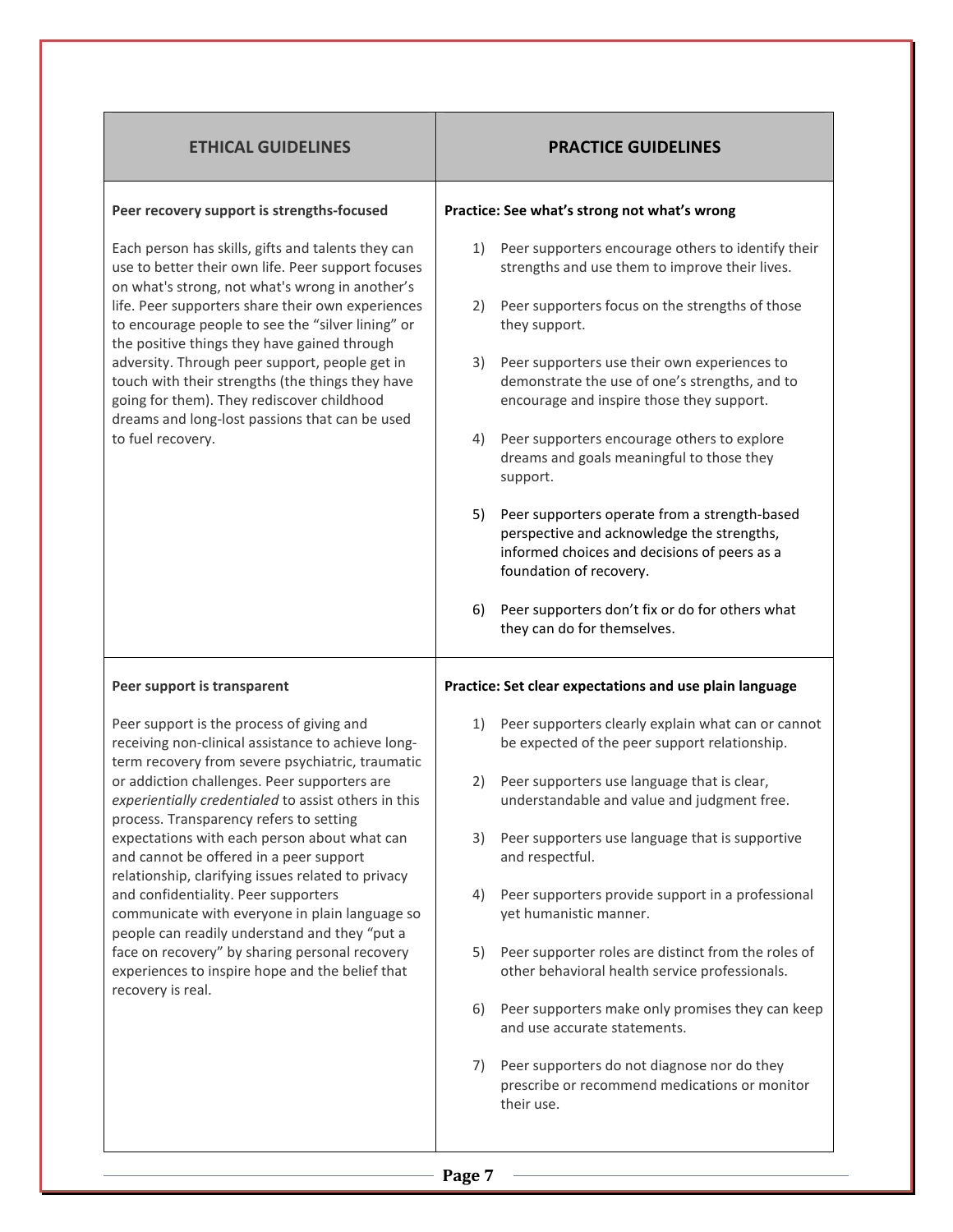| <b>ETHICAL GUIDELINES</b>                                                                                                                             | <b>PRACTICE GUIDELINES</b>                                                                                                                  |  |  |  |
|-------------------------------------------------------------------------------------------------------------------------------------------------------|---------------------------------------------------------------------------------------------------------------------------------------------|--|--|--|
| Peer support is person-driven                                                                                                                         | Practice: Focus on the person, not the problems                                                                                             |  |  |  |
| All people have a fundamental right to make<br>decisions about things related to their lives. Peer<br>supporters inform people about options, provide | Peer supporters encourage those they support to<br>1)<br>make their own decisions.                                                          |  |  |  |
| information about choices and respect their<br>decisions. Peer supporters encourage people to<br>move beyond their comfort zones, learn from          | Peer supporters, when appropriate, offer options<br>2)<br>to those they serve.                                                              |  |  |  |
| their mistakes and grow from dependence on the<br>system toward their chosen level of freedom and<br>inclusion in the community of their choice.      | Peer supporters encourage those they serve to try<br>3)<br>new things.                                                                      |  |  |  |
|                                                                                                                                                       | 4)<br>Peer supporters help others learn from mistakes.                                                                                      |  |  |  |
|                                                                                                                                                       | Peer supporters encourage resilience.<br>5)                                                                                                 |  |  |  |
|                                                                                                                                                       | Peer supporters encourage personal growth in<br>6)<br>others.                                                                               |  |  |  |
|                                                                                                                                                       | Peer supporters encourage and coach those they<br>7)<br>support to decide what they want in life and how<br>to achieve it without judgment. |  |  |  |

# **GLOSSARY OF RELATED TERMS**

In addition to identifying values upon which practice standards could be developed, it was necessary to define "peer support," "peer supporter," "peer" "peer support relationship" and "practice standards." Using surveys, literature reviews and consultations with the advisory group, the following definitions were developed:

# **PEER SUPPORT**

-

Peer support is the process of giving and receiving non-clinical assistance to achieve long-term recovery from severe psychiatric, traumatic or addiction challenges. This support is provided by peer supporters people who have "lived experience" and have been trained to assist others in initiating and maintaining long-term recovery and enhancing the quality of life for individuals and their families. Peer support services are inherently designed, developed, delivered, evaluated and supervised by peers in long-term recovery.<sup>2</sup>

<sup>&</sup>lt;sup>2</sup> Definition adapted from White, W. (2009). Peer-Based Addiction Recovery Support: History, Theory, Practice and Scientific Evaluation.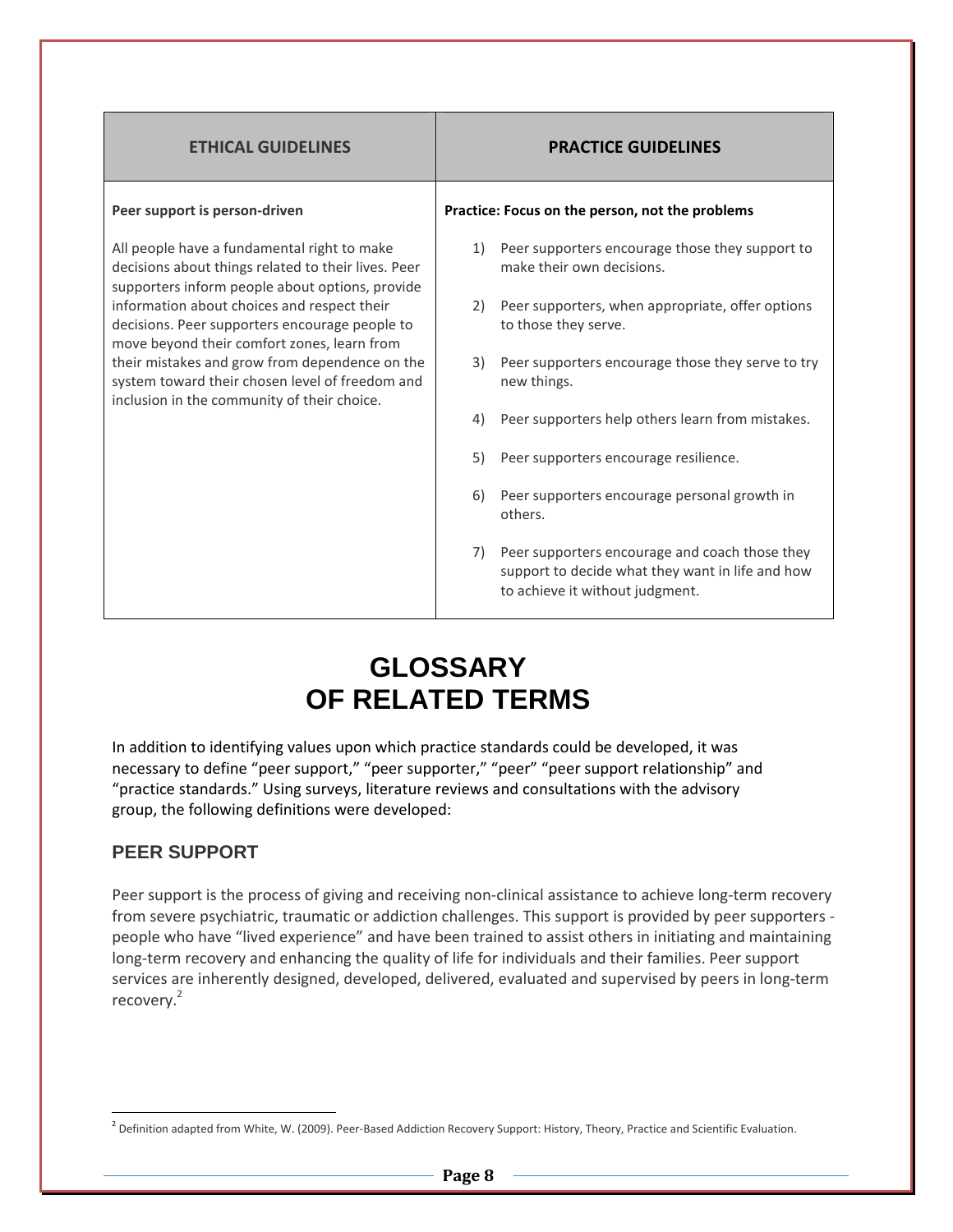### **PEER SUPPORTER**

A peer supporter is someone who has experienced the healing process of recovery from psychiatric, traumatic and/or substance use challenges and, as a result, can offer assistance and support to promote another peer's own personal recovery journey. The peer support volunteers to share portions of his or her recovery experience in an appropriate and effective manner.

### **PEER**

-

In the context of peer support, a peer is a person who has lived experience with a psychiatric, traumatic and/or addiction challenge, and may benefit from peer support.

### **PEER SUPPORT RELATIONSHIP**

The qualities that make an effective peer supporter are best defined by the individual receiving support, rather than by an organization or provider of care. Matching peer supporters with peers often encompasses shared cultural characteristics, such as age, gender, ethnicity, language, sexual orientation, co-occurring challenges, and experience in the military or with the criminal justice system or any other identity-shaping life experience that increases common language, mutual understanding, trust, confidence and safety.

# **PRACTICE STANDARDS**

Practice standards are rules or guidelines used as the basis for informed decision-making about acceptable work performance and practices. They are established by an authoritative entity through a collaborative process with input from a wide range of people who perform the work. Standards are based on values, ethics, principles and competencies.

Having a core set of standards is one important way to legitimize a field of practice.<sup>3</sup> Practice standards generally have three basic components: 1) practice guidelines, 2) identification and description of core competencies and 3) ethical guidelines or code of ethics.

<sup>3</sup> Adapted from Wilma Townsend, Presentation at Pillars of Peer Support (2012).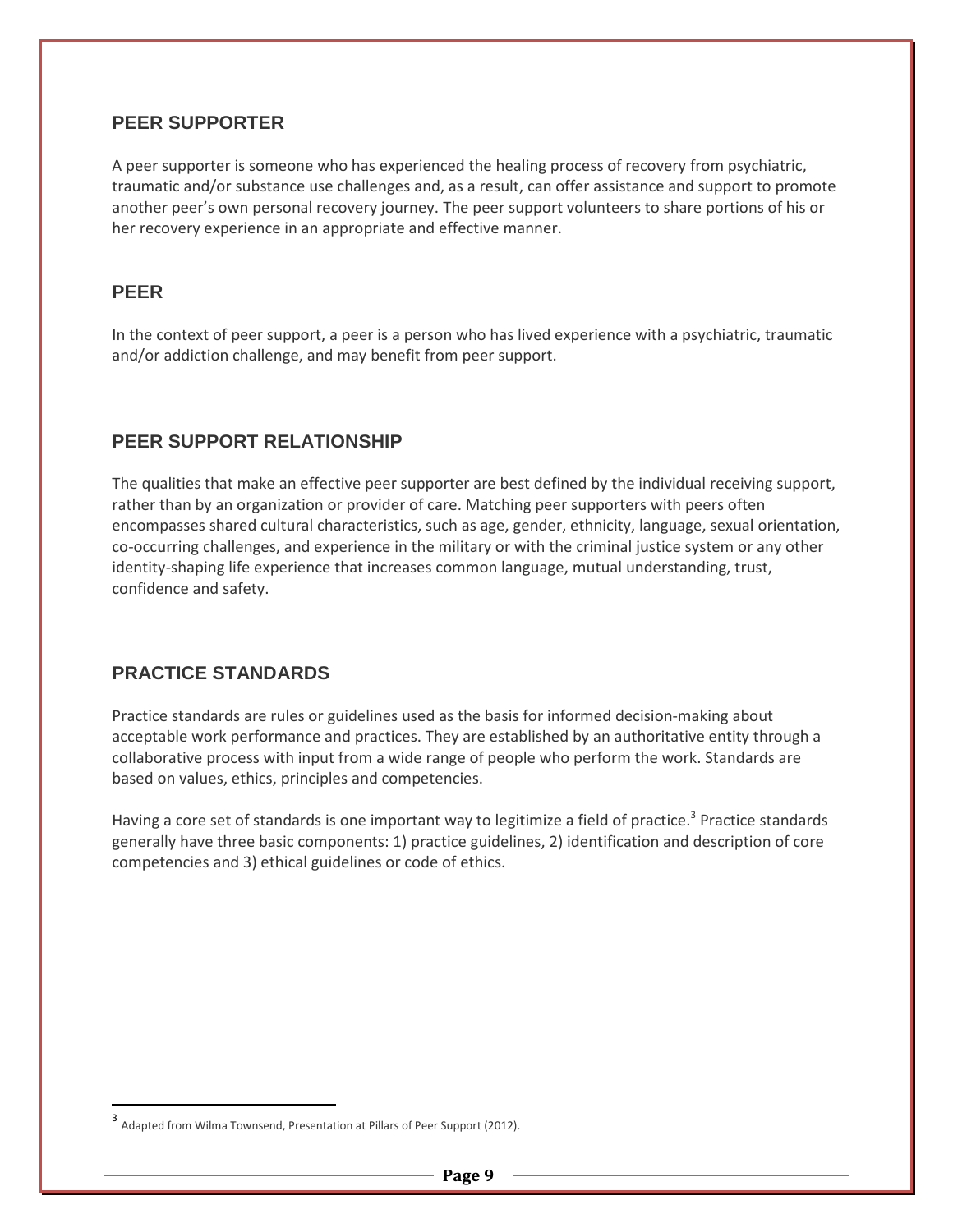

# **About the International Association of Peer Supporters (iNAPS)**

#### *Our name has changed, but our mission remains the same….*

On January 1, 2013, the National Association of Peer Specialists (NAPS) was renamed the International Association of Peer Supporters (iNAPS) to reflect an increasingly global membership and correct a widespread misperception that NAPS was only for "certified" peer specialists in the mental health system. iNAPS is open to anyone who provides peer recovery support (paid or as a volunteer) for mental health, addiction, or trauma recovery; anyone who aspires to provide peer recovery support, or anyone who is a champion for recovery and the peer support movement.

### *Individual membership to iNAPS is available….*

#### *Benefits of membership include:*

- Membership certificate
- Regular newsletter with periodic email updates
- Discount on registration fee to the annual National Peer Supporter conference

Membership applications are accepted by postal mail only. See next page or visit the iNAPS web site to download a copy of the membership form (*http://na4ps.wordpress.com/join-us*)

#### Visit us online:

- www.naops.org (home page, current events, quick access to forms and links)
- http://na4ps.wordpress.com (**iNAPS** main web site / wordpress site, includes detailed explanations of the International Association of Peer Supporters organization and its projects and initiatives)
- http://na4ps.wordpress.com/7th-annual-national-conference/ (**National Peer Supporter Conference** web page - includes access to registration forms, travel and hotel information, program updates, and more)
- http://na4ps.wordpress.com/national-standards/ (**National Practice Standards** site information about the efforts to establish Practice Guidelines for peer support providers)
- http://na4ps.wordpress.com/library/ (**Resource Library** with training materials and other resources that can be helpful for peer supporters and those who are receiving support)
- https://www.facebook.com/NA4PS (Like us on Facebook and join the ongoing discussion about peer support!)
- http://rtp4ps.org/ (**Recovery to Practice** page on the iNAPS web site, with information about the SAMHSA-Funded Recovery to Practice continuing education program for peer support providers)